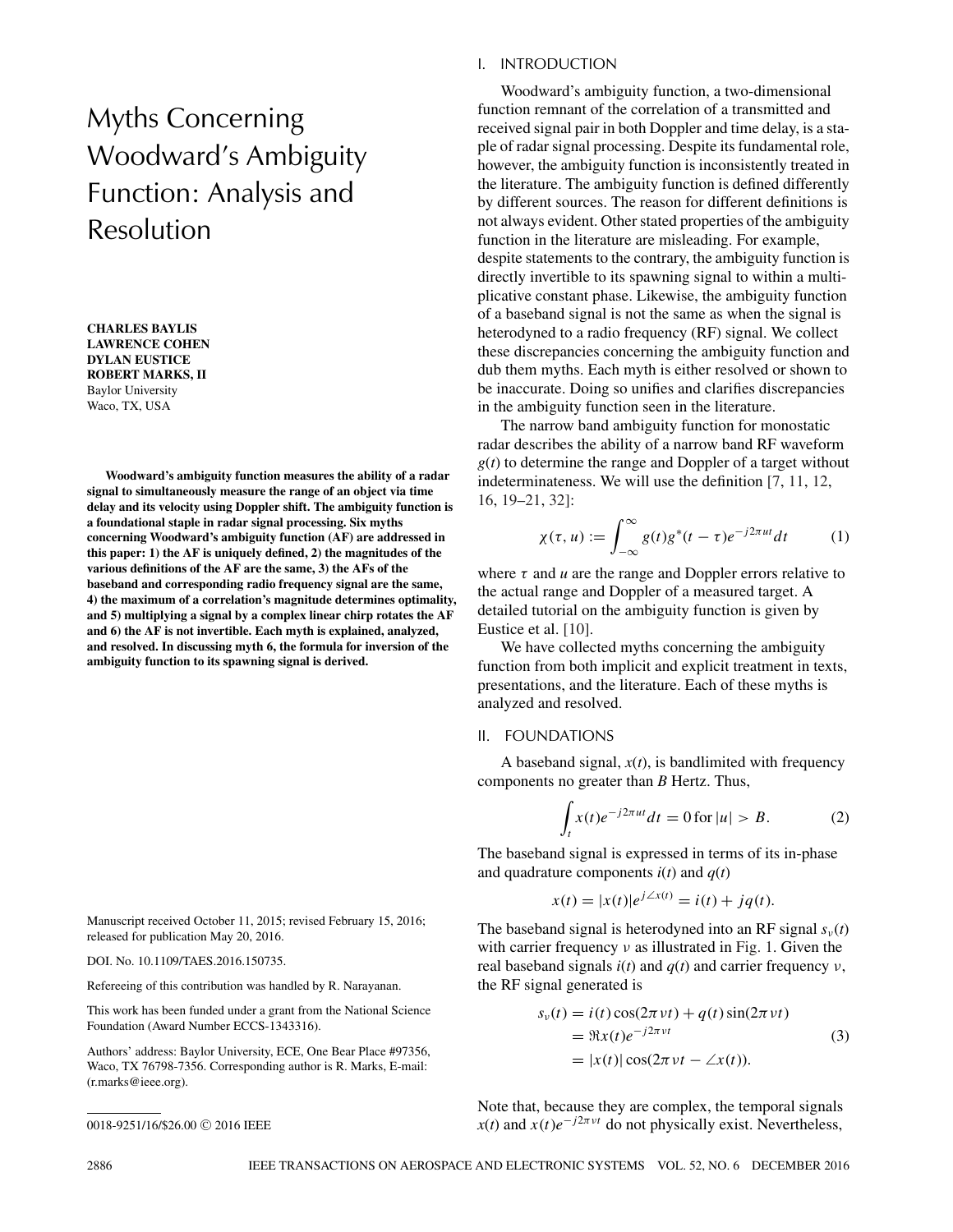

Fig. 1 Generation of RF signal in (3). Sin and cos can be generated by single oscillator using 45<sup>o</sup> phase shift.

we can calculate ambiguity functions for the complex signal  $g(t) = x(t)$  and for the real signal  $g(t) = s_W(t)$  using (1).

Properties of the ambiguity function proven in Appendix (part A) include 1) the origin of the ambiguity function is

$$
\chi^2(0,0) = \int_t |g(t)|^2 dt
$$
 (4)

and 2) the ambiguity function magnitude at the origin is a maximum

$$
|\chi(\tau, u)| \le \chi(0, 0). \tag{5}
$$

Now we address some myths about the ambiguity function and offer resolutions.

#### III. MYTHS

## A. Myth 1: The Ambiguity Function Is Uniquely Defined

1) *The Truth*: We see phrases like "The ambiguity function *...* is defined as *...*" [8, 19, 23, 30]. <sup>1</sup> But there are variations in the definition. Even Woodward, who first proposed the ambiguity function, is not consistent in his definition. In his 1953 book, using the same notation as in (1), Woodward [33] defines his first ambiguity function as [28, 29, 31]

$$
\chi_1(\tau, u) = \int_{-\infty}^{\infty} g(t)g^*(t+\tau)e^{-j2\pi ut}dt.
$$
 (6)

Later, in 1967, Woodward opts for the noncausal and more symmetric definition  $[35]$ <sup>2</sup>

$$
\chi_2(\tau, u) = \int_{-\infty}^{\infty} g^* \left( t - \frac{\tau}{2} \right) g \left( t + \frac{\tau}{2} \right) e^{-j2\pi ut} dt, \quad (7)
$$

which he notes can also be written as

$$
\chi_2(\tau, u) = e^{-j\pi u \tau} \int_{-\infty}^{\infty} g^*(t)g(t+\tau)e^{-j2\pi ut}dt.
$$
 (8)

Similar to (7) is Abramovich and Frazer's definition [1]

$$
\chi_3(\tau, u) = \int_{-\infty}^{\infty} g^* \left( t + \frac{\tau}{2} \right) g \left( t - \frac{\tau}{2} \right) e^{-j2\pi ut} dt \tag{9}
$$

<sup>1</sup>Some define a version of  $|\chi|$  [18, 26] or  $|\chi|^2$  [3, 8, 16, 27] as the ambiguity function.

and the variation [6, 14, 17, 23]

$$
\chi_4(\tau, u) = \int_{-\infty}^{\infty} g\left(t + \frac{\tau}{2}\right) g^* \left(t - \frac{\tau}{2}\right) e^{j2\pi ut} dt. \quad (10)
$$

Lastly, we have Skolnik's definition [27]

$$
\chi_5(\tau, u) = \int_{-\infty}^{\infty} g(t)g^*(t+\tau)e^{j2\pi ut}dt.
$$
 (11)

There are therefore many similarly appearing albeit different definitions of the ambiguity function.

B. Myth 2: The Magnitudes of the Various Definitions of the Ambiguity Function Are the Same

Myth 2 can be stated as follows: *Many definitions exist for the ambiguity function. Some of these definitions are limited to narrowband signals* [2, 29], *and some of them are the magnitude squared of other definitions* [9, 13, 25].

1) *The Truth*: Using the hedge term "some [of these definitions]" in this quote from Weiss [32] is technically correct, but there are also some ambiguity function definitions that are not equal to "the magnitude squared of other definitions." Including (1), we have six definitions of the ambiguity function. From (6),

$$
\chi_1(\tau, u) = \chi(-\tau, u). \tag{12}
$$

Likewise, from (8) and (12),

$$
\chi_2(\tau, u) = e^{-j\pi u \tau} \left[ \int_{-\infty}^{\infty} g(t) g^*(t + \tau) e^{j2\pi u t} dt \right]^*
$$
  
=  $e^{-j\pi u \tau} \chi_1^*(\tau, -u)$   
=  $e^{-j\pi u \tau} \chi^*(-\tau, -u).$  (13)

Similar analysis gives

$$
\chi_3(\tau, u) = e^{-j\pi u \tau} \chi(\tau, u).
$$

Comparing (9) and (10) reveals that

$$
\chi_4(\tau, u) = \chi_3^*(\tau, u) = e^{j\pi u \tau} \chi^*(\tau, u).
$$

For Skolnik's definition in (11)

$$
\chi_5(\tau,u)=\chi(-\tau,-u)
$$

In summary, the six ambiguity functions are related by

$$
\chi(\tau, u) = \begin{cases}\n\chi_1(-\tau, u) \\
\chi_2^*(-\tau, -u)e^{-j2\pi u \tau} \\
\chi_3(\tau, u)e^{j\pi u \tau} \\
\chi_4^*(\tau, u)e^{-j\pi u \tau} \\
\chi_5(-\tau, -u).\n\end{cases}
$$

Thus,

$$
|\chi(\tau, u)| = \begin{cases} |\chi_1(-\tau, u)| \\ |\chi_2(-\tau, -u)| \\ |\chi_3(\tau, u)| \\ |\chi_4(\tau, u)| \\ |\chi_5(-\tau, -u)| \end{cases}
$$
(14)

<sup>&</sup>lt;sup>2</sup>Also used by Barbarossa et al.  $[4, 5]$  and Papoulis  $[24]$ .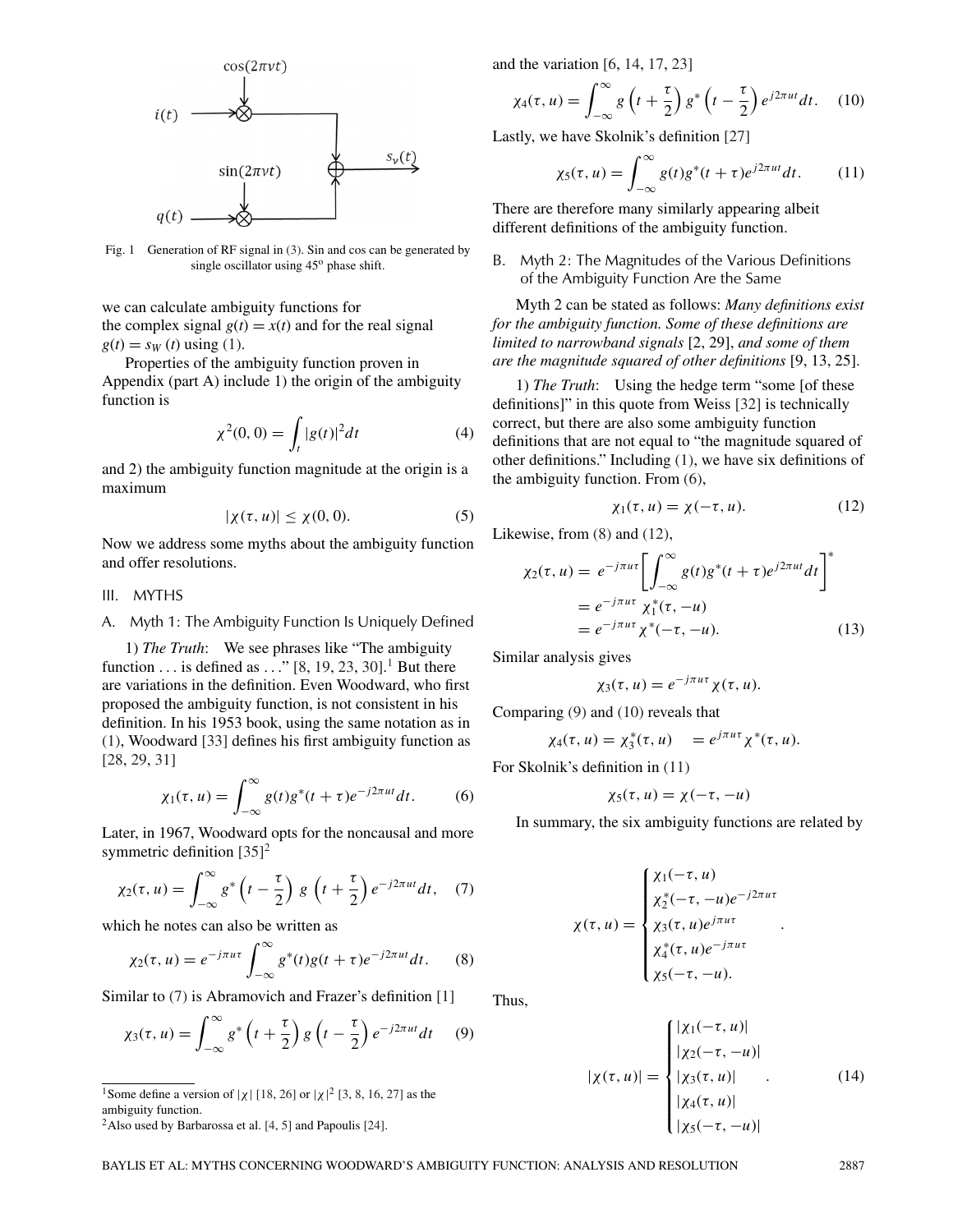These transpositional relationships are not as bad as they look, however, because of symmetry properties of the ambiguity function.

a) *General*: For an arbitrary complex signal, the ambiguity function has the following symmetry:

$$
\chi^*(-\tau, u) = \chi(\tau, -u)e^{-j2\pi u\tau}
$$
 (15)

from which it follows that

$$
|\chi(-\tau, u)| = |\chi(\tau, -u)| \tag{16}
$$

and, trivially,  $|\chi(\tau, u)| = |\chi(-\tau, -u)|$ . Applying the general symmetry property to (14) reveals that

$$
|\chi(\tau, u)| = \begin{cases} |\chi_1(-\tau, u)| \\ |\chi_2(\tau, u)| \\ |\chi_3(\tau, u)| \\ |\chi_4(\tau, u)| \\ |\chi_5(\tau, u)| \end{cases}
$$
(17)

and we have equality except for Woodward's first ambiguity function  $\chi_1$  in (6).

PROOF From the definition of the ambiguity function in (1)

$$
\chi^*(-\tau, u) = \int_{-\infty}^{\infty} g^*(\xi)g(\xi + \tau)e^{j2\pi u\xi}d\xi.
$$

Setting  $t = \xi + \tau$  gives

$$
\chi^*(-\tau, u) = \int_{-\infty}^{\infty} g^*(t - \tau)g(t)e^{j2\pi u(t - \tau)}dt
$$
  
=  $e^{-j2\pi u\tau} \int_{-\infty}^{\infty} g(t)g^*(t - \tau)e^{j2\pi u t}dt$ ,

which gives the desired answer in (15).

b) *For real signals*: If *g*(*t*) is real, then

$$
\chi(\tau, u) = \chi^*(\tau, -u). \tag{18}
$$

Thus,

$$
|\chi(\tau, u)| = |\chi(\tau, -u)|. \tag{19}
$$

Therefore, when  $g(t)$  is real, the magnitude of all the ambiguity functions thus far defined are equal

$$
|\chi(\tau, u)| = |\chi_m(\tau, u)|; m = 1, 2, 3, 4, 5. \tag{20}
$$

Note, however, that the baseband signal  $x(t)$  used to generate the RF signal  $s<sub>v</sub>$  (*t*), is generally complex and, therefore, the universal equality in (20) does not apply to  $g(t) = x(t)$ .

PROOF When  $g(t)$  is real,  $g = g^*$  and the ambiguity function in (1) becomes

$$
\chi(\tau, u) = \int_{-\infty}^{\infty} g(t)g(t-\tau)e^{-j2\pi ut}dt.
$$

Thus,

$$
\chi^*(\tau, u) = \int_{-\infty}^{\infty} g(t)g(t-\tau)e^{j2\pi ut}dt
$$

from which (18) follows.

Equation (17) therefore applies, and Woodward's first ambiguity function is not equal to the magnitude of other definitions.

c) *A resolution*: An alternative to Fig. 1 is to use –sin instead of sin. Using the notation already established, the baseband signal is now

$$
\hat{x}(t)=i(t) - jq(t)
$$

$$
= x^*(t)
$$

and, in lieu of (3), we have the RF signal

$$
\hat{s}_v(t) = i(t)\cos(2\pi vt) - q(t)\sin(2\pi vt)
$$
  
=  $\Re x^*(t)e^{-j2\pi vt}$   
=  $|x(t)|\cos(2\pi vt + \angle x(t)).$ 

From (1), the ambiguity function of  $x(t)$  is<sup>3</sup>

$$
\chi_x(\tau, u) = \int_{-\infty}^{\infty} x(t) x^*(t - \tau) e^{-j2\pi ut} dt.
$$
 (21)

Thus, for  $\hat{x}(t)$ ,

$$
\chi_{\hat{x}}(\tau, u) = \chi_{x^*}(\tau, u)
$$
  
= 
$$
\int_{-\infty}^{\infty} x^*(t)x(t - \tau)e^{-j2\pi ut}dt
$$
  
= 
$$
e^{-j2\pi u\tau} \int_{-\infty}^{\infty} x(\xi)x^*(\xi + \tau)e^{-j2\pi u\xi}d\xi
$$
  
= 
$$
e^{-j2\pi u\tau}\chi_x(-\tau, u)
$$
 (22)

where we have used  $\xi = t - \tau$ . Hence, using (17)

$$
|\chi_{\hat{x}}(\tau, u)| = |\chi_x(-\tau, u)|
$$
  
=  $|\chi_1(\tau, u)|$ .

Thus, the freedom to choose in each case whether the baseband signal is modulated by sin or –sin in the generation of the RF signal allows all of the definitions of ambiguity function considered to have equal magnitude. In practice, the choice of sin and –sin is inconsequential as long as consistency in the analysis is maintained.<sup>4</sup>

C. Myth 3: The Ambiguity Function of Baseband Signals and the Corresponding RF Signals Are the Same

Here is a mathematically correct but unrealizable derivation that seems to support this myth. If  $x(t)$  is a complex baseband signal and

$$
\tilde{s}_{\nu}(t) = x(t)e^{-j2\pi\nu t}
$$
\n(23)

is the RF signal centered at frequency *ν*, then the ambiguity for  $\tilde{s}_v(t)$  is

<sup>3</sup>When useful, we will subscript the ambiguity function with its corresponding function as is done here.

<sup>&</sup>lt;sup>4</sup>For example, one can choose either  $a \mp in$  the definition of the Fourier transform as  $X(u) = \int_t x(t)e^{\mp j2\pi ut} dt$ . Either works as long as the inverse transform is [22]  $x(t) = \int_u X(u)e^{\pm j2\pi ut} du$ .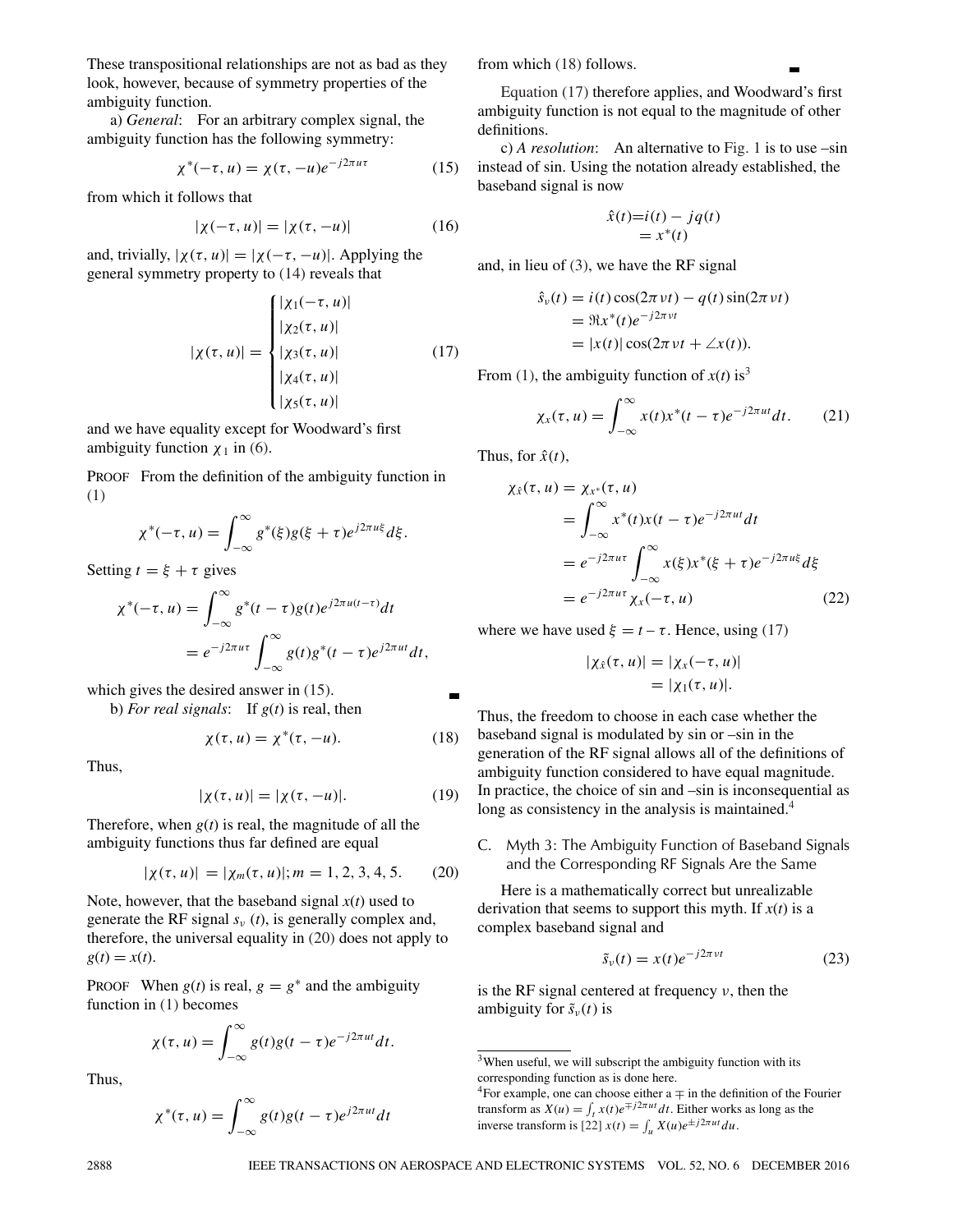

Fig. 2 Log plots of magnitude of ambiguity function for (left)  $\chi_x(\tau, u)$  in (21) for baseband signal  $x(t)$  equal to simple pulse, and (right) ambiguity function for RF signal in (27) using same pulse. (Negative values of log are set to zero.)

$$
\chi_{\tilde{s}}(\tau, u) = \int_{t} \tilde{s}_{\nu}(t)\tilde{s}_{\nu}^{*}(t-\tau)e^{-j2\pi ut}dt
$$
  
\n
$$
= \int_{t} (x(t)e^{-j2\pi \nu t})
$$
  
\n
$$
\times (x^{*}(t-\tau)e^{j2\pi \nu(t-\tau)})e^{-j2\pi ut}dt
$$
  
\n
$$
= e^{-j2\pi \nu \tau} \int_{t} x(t)x^{*}(t-\tau)e^{-j2\pi ut}dt
$$
  
\n
$$
= e^{-j2\pi \nu \tau} \chi_{x}(\tau, u)
$$
\n(24)

where the ambiguity of the baseband signal is given in (21). Therefore, the magnitudes of the baseband and RF signals are identical:

$$
|\chi_{\tilde{s}}(\tau,u)|=|\chi_x(\tau,u)|.
$$

The problem, however, is that the temporal transmitted signal  $\tilde{s}_y(t)$  in (23) is complex and therefore does not exist. The signal  $s_v$  (*t*) in (3), on the other hand, is real.

1) *The Truth*: The ambiguity functions of the baseband signal  $x(t)$  and real heterodyned RF signal  $s<sub>v</sub>(t)$ differ in two ways: 1) the ambiguity function of the RF signal contains high frequency beat terms on the *u* axis in the ambiguity plane centered at twice the RF frequency and 2) the RF ambiguity function's baseband term is equal to the ambiguity function of  $x(t)$  modulated in  $\tau$  by a sinusoid at the RF frequency *ν*. To show this, start with the ambiguity function of the RF signal

$$
\chi_{s_v}(\tau,u)=\int_t s_v(t)s_v^*(t-\tau)e^{-j2\pi ut}dt.
$$

Using the definition in (3) and

$$
\Re z = \frac{1}{2}(z + z^*)\tag{25}
$$

 $\psi_{s_v}(\tau, u) =$  $\lim_{t}$  (*x*(*t*)*e*<sup>−*j*2*πνt*</sup>)  $\times \Re(x(t-\tau)e^{-j2\pi v(t-\tau)})e^{-j2\pi ut}dt$  $=$  $\frac{1}{4}$ -  $\int_{t}^{t} (x(t)e^{-j2\pi vt} + x^{*}(t)e^{j2\pi vt})$  $\times$   $(x(t-\tau)e^{-j2\pi v(t-\tau)})$  $+x^*(t-\tau)e^{j2\pi v(t-\tau)}e^{-j2\pi ut}dt.$  (26)

The two auto terms are complex conjugate pairs. The cross terms are also conjugate pairs. Using (25), simplification of the FOIL terms of (26) gives

$$
\chi_{s_v}(\tau, u) = \frac{1}{2} \Re \left( e^{-j2\pi v \tau} \int_t x(t) x^*(t - \tau) e^{-j2\pi ut} dt \right) + \frac{1}{2} \Re \left( e^{j2\pi v \tau} \int_t x(t) x(t - \tau) e^{-j2\pi (u - 2v)t} dt \right)
$$

or

$$
\chi_{s_v}(\tau, u) = \frac{1}{2} \Re(e^{-j2\pi v \tau} \chi_x(\tau, u) + e^{j2\pi v \tau} \psi_x(\tau, u - 2v) \tag{27}
$$

where we define the pseudo-ambiguity function as

$$
\psi_x(\tau, u) = \int_t x(t)x(t-\tau)e^{-j2\pi ut}dt.
$$
 (28)

The pseudo-ambiguity function is similar to the ambiguity function in (1) except there are no conjugations.

The  $\psi_x$  terms in (27) corresponds to a beat frequency. On the ambiguity  $(\tau, u)$  plane, the pseudo-ambiguity function is shifted so far up and down the frequency axes (twice the RF carrier frequency!) that there is no overlap with the ambiguity function, which is centered at the origin. This is illustrated in Fig. 2 for a small value of *ν* where the magnitude of the ambiguity functions of *x*(*t*) and  $s<sub>v</sub>(t)$  are shown. The higher ordered pseudo-ambiguity functions on both sides of the ambiguity function are apparent in the right-hand plot. For these plots, the carrier *ν*

gives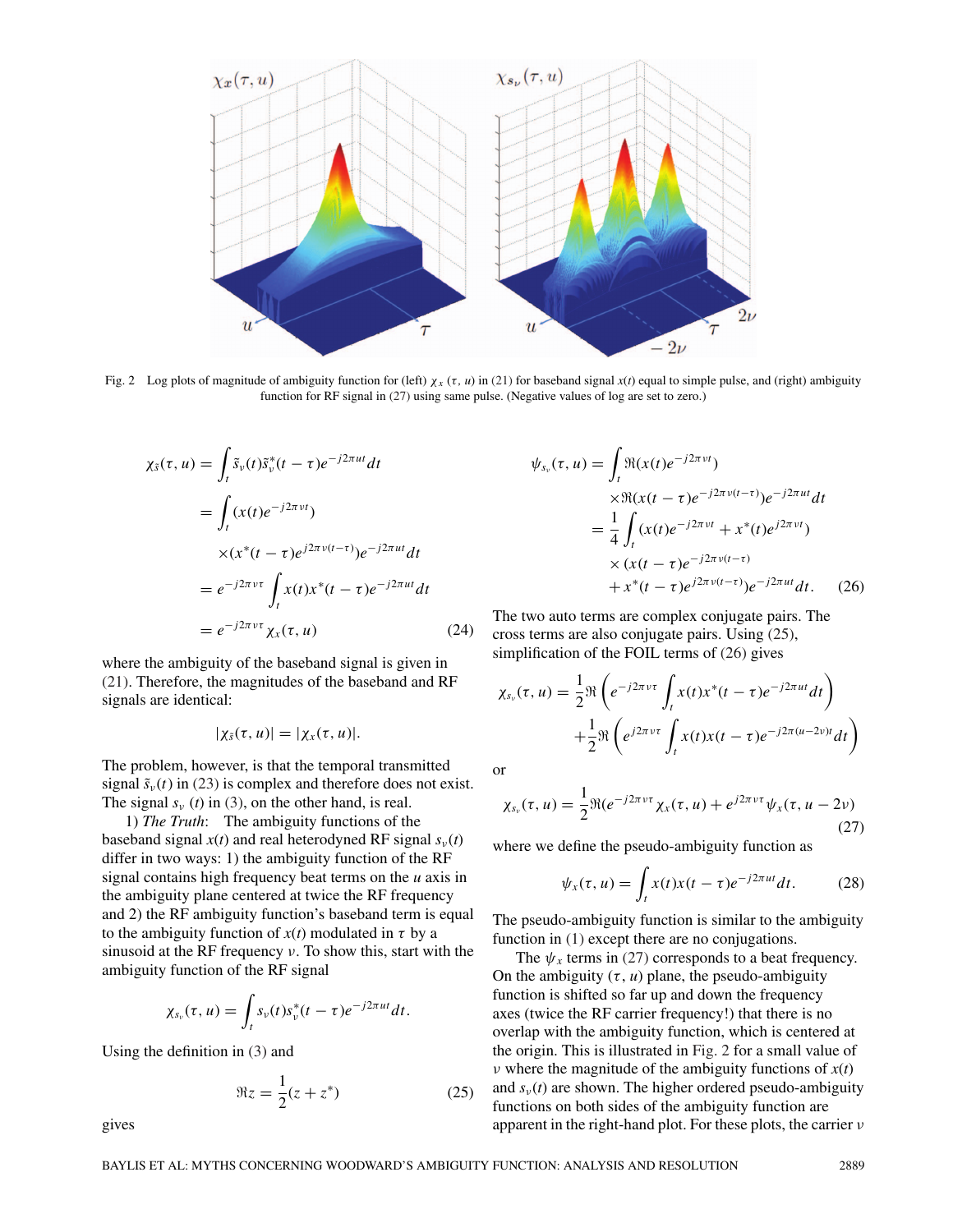

Fig. 3 Illustration of difference between finding maximum of amplitude-modulated waveform and maximum of its envelope.

was on the same order as the bandwidth *B*. For RF signals, however, the carrier *ν* is so large that the pseudo-ambiguity functions are greatly separated from the baseband signal. One never considers an unreasonably large Doppler shift corresponding to twice the carrier frequency. The pseudoambiguity function term is thus of no practical concern.

The baseband ambiguity function in (27) of interest is the baseband (BB) component

$$
\chi_{s_v}^{BB}(\tau, u) = \frac{1}{2} \Re e^{-j2\pi \nu \tau} \chi_x(\tau, u)
$$
  
= 
$$
\frac{1}{2} |\chi_x(\tau, u)|
$$
  

$$
\times \cos(2\pi \nu \tau - \angle \chi_x(\tau, u)).
$$
 (29)

Even so,  $\chi_{s_v}^{BB}$  is modulated by a sinusoid with frequency centered about the carrier. This is illustrated in the left-hand plot in Fig. 3 where a representation of the  $u = 0$ slices of the ambiguity functions in Fig. 2 are plotted. For a rectangular pulse, the cross section of the ambiguity function of the baseband signal  $\chi_x(\tau, 0)$  is the triangle shown by the dashed line. The cross section of the ambiguity function of the RF signal  $\chi_{s_v}^{BB}(\tau, 0)$  is represented as the corresponding sinusoidal modulation in the left-hand plot.

The ambiguity function for the RF baseband signal in (29) oscillates. The function  $\frac{1}{2}|\chi_x(\tau, u)|$ , though, is seen to be the envelope of  $\chi_{s_v}^{BB}(\tau, u)$ .

# D. Myth 4: The Maximum of a Correlation's Magnitude Determines the Optimal Solution

1) *The Truth*: The ambiguity function is a correlation. The location of the maximum of the real part of ambiguity function  $\Re \chi(\tau, u)$  (not  $|\chi(\tau, u)|$ ) determines the optimal Doppler and range. For the specific case of the ambiguity function, these values are the same. More deeply, however, there is logistically a difference between the more difficult task of finding the maximum of a highly oscillating function and identifying the maximum of the envelope of the function. Here are the details [29, 34].

We transmit the RF signal  $s<sub>\nu</sub>(t)$  in (3) and receive the signal  $s_{\nu-\Delta\nu}(t-\Delta t)$  where  $\Delta\nu$  and  $\Delta t$  are, respectively, the unknown Doppler shift and time delay (range) of the target [15]. To find the unknown Doppler and range, we compare the received signal with the family of signals *s*<sub>*ν*−*u*</sub>(*t* − *τ*) for all *τ* and *u* to find the best estimates of  $\Delta$ *ν*  and  $\Delta t$ . This is easily done by finding the nearest neighbor in the mean square error sense. The best estimate of the Doppler and time delay  $\Delta v^{\dagger}$  and  $\Delta t^{\dagger}$  are thus given by

$$
(\Delta t^{\dagger}, \Delta \nu^{\dagger}) = \underset{\tau, u}{\text{arg min}} \|\mathbf{s}_{\nu - \Delta \nu}(t - \Delta t) - \mathbf{s}_{\nu - u}(t - \tau)\|^2. \tag{30}
$$

Expanding (30) gives

$$
(\Delta t^{\dagger}, \Delta v^{\dagger})
$$
  
= arg min<sub>τ,u</sub>  
+  $||s_{v-u}(t-\tau)||^2$   
+  $||s_{v-u}(t-\tau)||^2 - 2 \int_t s_{v-\Delta v}(t-\Delta t)s_{v-u}(t-\tau)dt$  (31)

The two terms containing  $||s||^2$  can be simplified. Specifically, as proven in the Appendix (part B):

a) If the carrier frequency plus or minus the Doppler shift is large in comparison with the baseband bandwidth *B*, then

$$
|\nu - \Delta \nu| > B. \tag{32}
$$

When this is true,

$$
||s_{\nu-\Delta\nu}(t-\Delta t)||^2 = \frac{1}{2}||x(t)||^2.
$$
 (33)

b) Likewise, if the search for the Doppler shift excludes looking at frequencies near the carrier so that

 $|v - u| > B$ ,

then

$$
||s_{\nu-\nu}(t-\tau)||^2 = \frac{1}{2}||x(t)||^2.
$$
 (34)

Using the results in (33) and (34) then changes (31) into

$$
(\Delta t^{\dagger}, \Delta v^{\dagger}) = \underset{\tau, u}{\arg \min} \left( \|x(t)\|^2 - 2 \int_t s_{v - \Delta v} (t - \Delta t) s_{v - u} (t - \tau) dt \right). \tag{35}
$$

The term  $||x(t)||^2$  is not a functions of either  $\tau$  or *u* and thus plays no role in finding the minimum. Therefore (35) can be simplified from a minimization to a maximization problem

$$
(\Delta t^{\dagger}, \Delta v^{\dagger}) = \underset{\tau, u}{\arg \max} \left( \int_{t} s_{v - \Delta v} (t - \Delta t) s_{v - u} (t - \tau) \right) dt.
$$
\n(36)

We can simplify bookkeeping by defining

$$
\zeta_{s_v}(\tau, u) := \int_t s_{v - \Delta v}(t - \Delta t)s_{v - u}(t - \tau)dt \qquad (37)
$$

so that (36) becomes

$$
(\Delta t^{\dagger}, \Delta v^{\dagger}) = \underset{\tau, u}{\arg \max} \zeta_{s_v}(\tau, u).
$$

Details can be fleshed out of the inner product in (36) by using the expressions in (3) and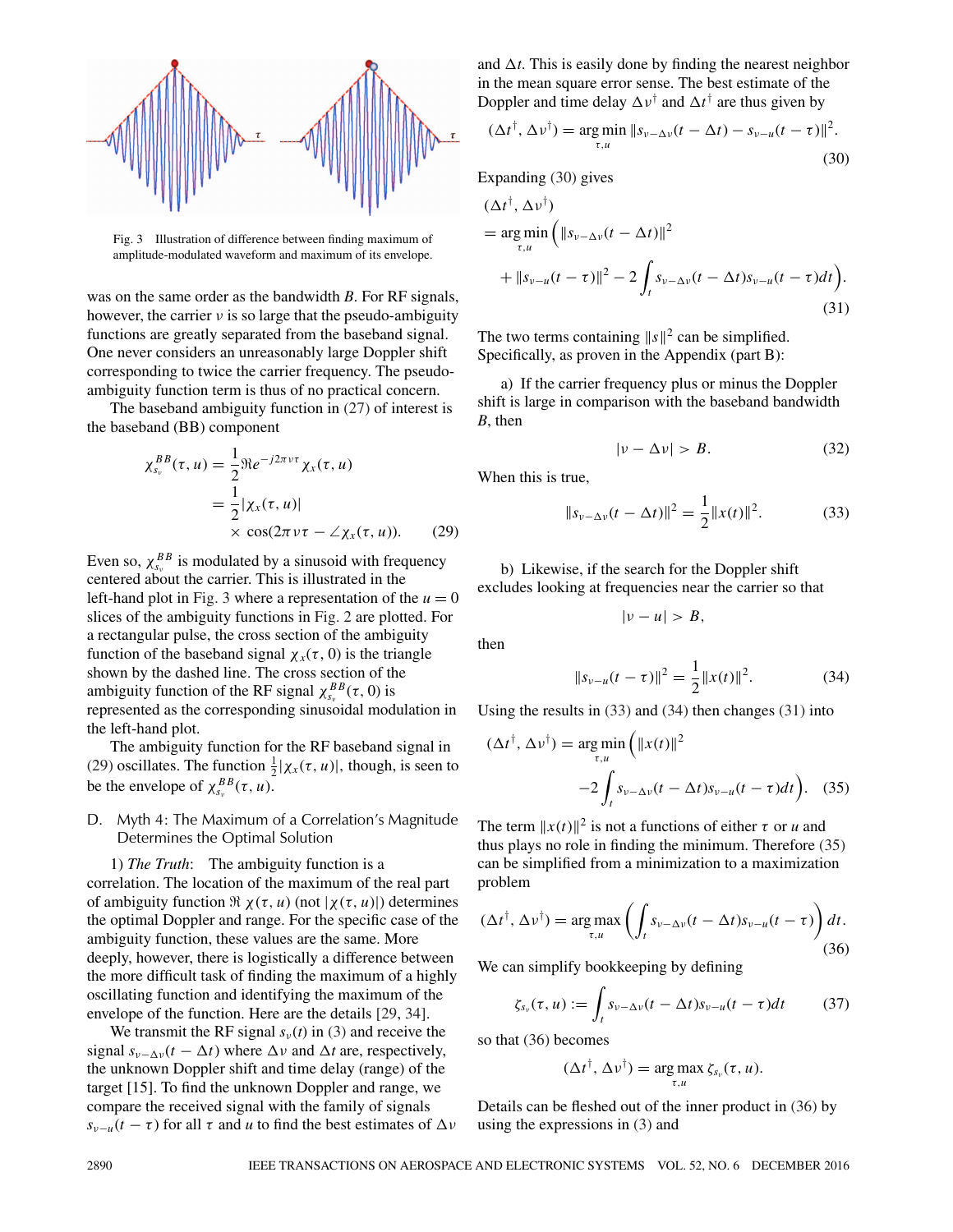$$
\zeta_{s_v}(\tau, u) = \int_t \Re\left(x(t-\Delta t)e^{-j2\pi(v-\Delta v)(t-\Delta t)}\right) \times \Re\left(x(t-\tau)e^{-j2\pi(v-u)(t-\tau)}\right)dt.
$$

Applying (25) gives

$$
\zeta_{s_v}(\tau, u) = \frac{1}{4} \int_t (x(t - \Delta t)e^{-j2\pi(v - \Delta v)(t - \Delta t)} + x^*(t - \Delta t)e^{j2\pi(v - \Delta v)(t - \Delta t)}) \times (x(t - \tau)e^{-j2\pi(v - u)(t - \tau)} + x^*(t - \tau)e^{j2\pi(v - u)(t - \tau)})dt.
$$
 (38)

Although the expression looks formidable, it generates a useful and interesting result. The auto products in (38) are complex conjugate pairs as are the cross products. Using (25) again, we get

$$
\zeta_{s_v}(\tau, u) = \frac{1}{2} \Re \left[ e^{-j2\pi(\nu - u)(\tau - \Delta t)} \times \int_{\xi} x(\xi) x^*(\xi - (\tau - \Delta t)) e^{-j2\pi\xi(u - \Delta \nu)} d\xi \right]
$$

$$
+ \frac{1}{2} \Re \left[ e^{j2\pi(\nu - u)(\tau - \Delta t)} \times \int_{\xi} x(\xi) x(\xi - (\tau - \Delta t))
$$

$$
\times e^{-j2\pi\xi(2\nu - (u - \Delta \nu))} d\xi \right]
$$

where we have set  $\xi = t - \Delta t$ . This expression can be written in terms of the ambiguity function  $\chi_x$  and the pseudo-ambiguity function  $\psi_x$  of the signal *x* as

$$
\zeta_{s_v}(\tau, u) = \frac{1}{2} \Re \left[ e^{-j2\pi(\nu - u)(\tau - \Delta t)} \chi_x(\tau - \Delta t, u - \Delta \nu) \right] + \frac{1}{2} \Re \left[ e^{j2\pi(\nu - u)(\tau - \Delta t)} \times \psi_x(\tau - \Delta t, 2\nu - (u - \Delta \nu)) \right].
$$
 (39)

This relation is akin to the ambiguity function for the RF signal in (27). The pseudo-ambiguity function  $\psi_x$  is shifted on the ambiguity plane on the *u* axis to be roughly centered at twice the carrier frequency *ν*. It can therefore be ignored because the Doppler shift being sought will not be in that region. The remaining baseband expression is

$$
\zeta_{s_v}^{BB}(\tau, u)
$$
\n
$$
= \left[ \int_t s_{v-\Delta v}(t - \Delta t) s_{v-u}(t - \tau) dt \right]_{BB}
$$
\n
$$
= \frac{1}{2} \Re \left[ e^{-j2\pi (v-u)(\tau - \Delta t)} \chi_x(\tau - \Delta t, u - \Delta v) \right]. \quad (40)
$$

$$
= \frac{1}{2} |\chi_x(\tau - \Delta t, u - \Delta v)|
$$
  
 
$$
\times \cos(2\pi(v - u)(\tau - \Delta t) - \angle \chi_x(\tau - \Delta t, u - \Delta v)).
$$
 (41)

Keeping the search on the ambiguity plane only within the baseband region, (37) becomes

$$
(\Delta t^{\dagger}, \Delta \nu^{\dagger}) = \underset{\tau, u}{\text{arg max}} \zeta_{s_v}^{BB}(\tau, u) \tag{42}
$$



Fig. 4 Correlation for all range values *τ* and all Doppler shifts *u* gives matched filter output that peaks at target's true range  $\Delta t$  and Doppler  $\Delta v$ . Shown here are results of two cases,  $(\tau, u) = (\Delta t_1, \Delta v_1)$  and  $(\tau, u) =$ 

 $(\Delta t_2, \Delta v_2)$ . Independent of measured range and Doppler, function centered around measured values always has same shape. This invariant shape, when shifted to origin, is ambiguity function. Shape of ambiguity function is determined solely by transmitted signal.

Because  $|\cos| \leq 1$ ,

$$
|\zeta_{s_v}^{BB}(\tau,u)| \leq \frac{1}{2} |\chi_x(\tau - \Delta t, u - \Delta v)|.
$$

Indeed,  $|\zeta_{s_v}^{BB}(\tau, u)|$  is the envelope of  $\frac{1}{2}|\chi_x(\tau - \Delta t, u - \Delta v)|$ . From (40), we have equality at

$$
\zeta_{s_v}^{BB}(\Delta t, \Delta v) = \frac{1}{2} \Re \chi_x(0, 0) = \frac{1}{2} ||g(t)||
$$

which we know from (5) is the maximum value of  $|\chi_x|$ . Because  $|\cos| \leq 1$ , the solution to (42) is the obvious one

$$
(\Delta t^{\dagger}, \Delta v^{\dagger}) = (\Delta t, \Delta v).
$$

We have two takeaways:

1) Maximizing the oscillatory function in (41) turns out to be the same as maximizing its envelope. This is illustrated in the left-hand plot in Fig. 3 where a representation of the  $u = 0$  slices of the ambiguity functions in Fig. 2 are plotted. For a rectangular pulse, the cross section of the ambiguity function of the baseband signal is the triangle shown by the dashed line. The maximum of the triangular signal, as marked by the dot, is the same as the maximum of the oscillating ambiguity function of the RF signal. Although exact for the ambiguity function as a consequence of (5), estimating the maximum of the envelope of an oscillatory signal is a good approximation to maximizing the oscillation as is illustrated in by the right-hand plot in Fig. 3. The maximum of the oscillation is marked by a dot just to the right and just below the dot marking the maximum of the envelope. For high frequency oscillations, the location of both points are nearly identical.

2) As seen in Fig. 4, the (modulated) ambiguity function in (41) is always centered at the optimal solution  $(\Delta t, \Delta \nu)$ . The shape around the centered function is independent of the measured range and Doppler.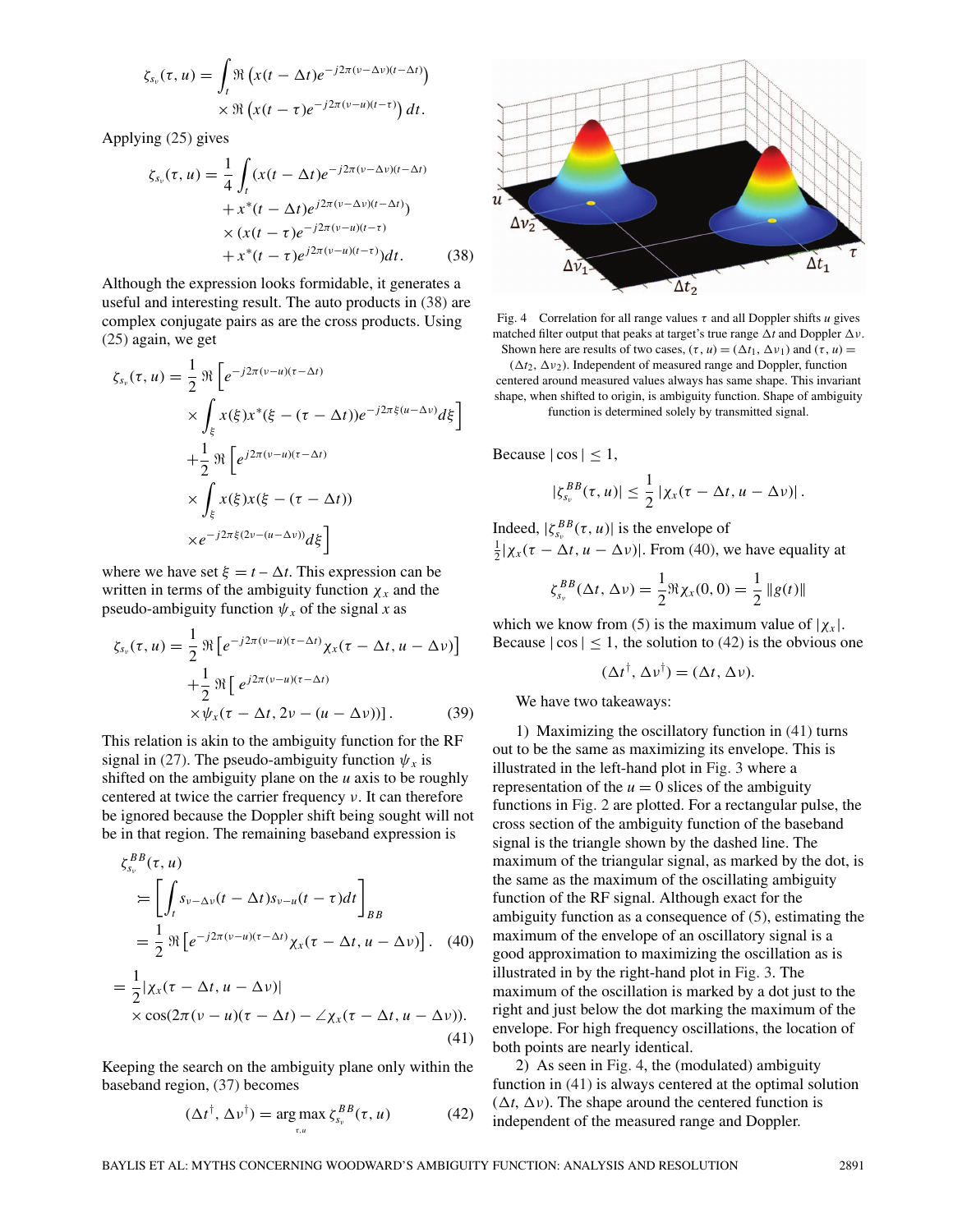

Fig. 5 Illustration of effect on ambiguity function by chirping. Ellipse labeled "original" corresponds to contour of ambiguity function of Gaussian pulse. Common equation for ellipse is  $(\tau/a)^2 + (u/b)^2 = 1$ . Rotated ellipse is congruent to original. Scaled version of ellipse in (43) becomes  $(\tau/a)^2 + ((u - \alpha \tau)/b)^2 = 1$ . Although still ellipse, there is marked difference with rotated version.

## E. Myth 5: Multiplying a Signal by a Complex Linear Chirp Rotates the Ambiguity Function

1) *The Truth*: Multiplying a signal by a complex chirp imposes a frequency dependent shift of the ambiguity function that can resemble a rotation. This can be easily shown. If  $g(t)$  has an ambiguity function of  $\chi_x(\tau, u)$ , then  $g(t)e^{-j\pi\alpha t^2}$  has a corresponding ambiguity function of

$$
\chi_{y}(\tau, u) = \int_{t} \left( g(t)e^{-j2\pi\alpha t^{2}} \right)
$$

$$
\times \left( g^{*}(t-\tau)e^{j\pi\alpha(t-\tau)^{2}} \right) e^{j2\pi ut} dt
$$

$$
= e^{-j\pi\alpha\tau^{2}} \int_{t} g(t)g^{*}(t-\tau)e^{j2\pi(u-\alpha\tau)t} dt
$$

$$
= e^{-j\pi\alpha\tau^{2}} \chi_{x}(\tau, u-\alpha\tau) \tag{43}
$$

Thus,  $|\chi_{y}(\tau, u)| = |\chi_{x}(\tau, u - \alpha \tau)|$  and, as illustrated in Fig. 5, the ambiguity function is shifted rather than rotated. See the caption for details.

## F. Myth 6: The Ambiguity Function Is Not Invertible

"Unfortunately, no analytic method exists for calculating a signal given its ambiguity function (inverse ambiguity transform); thus the design of a radar signal with desirable characteristics of the ambiguity function is based primarily on the radar designer's prior knowledge of radar waveforms and his or her expertise in such designs." [18]

1) *The Truth*: This myth is strictly true in the sense that

• *g*(*t*) will have the same ambiguity function as

$$
f(t) = e^{j\phi}g(t)
$$
 (44)

when  $\phi$  is a real constant because, with reference to (1),  $g(t)g^{*}(t-\tau) = f(t)f^{*}(t-\tau)$  and

• an inversion is not immediate evident when given only the magnitude  $|\chi(\tau, u)|$ .

Levanon and Mozeson [18], whom we quoted above, define the ambiguity function as the magnitude of Skolnik's definition in (11). Given the ambiguity in (1),  $g(t)$  can be found to within a constant phase term as in  $(44)$ where

$$
g(t) = \sqrt{\frac{\chi(0,0)}{\int_{\tau} |\int_{\nu} \chi^*(-\tau,\nu) d\nu|^2 d\tau}} \int_{u} \chi^*(-t,\nu) du. \tag{45}
$$

The proof is provided in Appendix (part C).

#### IV. CONCLUSIONS

Using analysis built on fundamental foundations, six myths about Woodward's ambiguity function, of varying significance, have been successfully analyzed and resolved.

#### APPENDIX:

A. Some Elementary Properties of the Ambiguity Function

1) *Proof of* (4): This follows immediately from the definition of ambiguity function in (1).

2) *Proof of* (5): Using the Schwartz inequality and (4) gives

$$
|\chi(\tau, u)|^2 = \left| \int_t g(t)g^*(T - \tau)e^{-j2\pi ut_{dt}} \right|^2
$$
  
\n
$$
\leq \int_t |g(t)|^2 dt \int_t |g^*(T - \tau)e^{-j2\pi ut}|^2 dt
$$
  
\n
$$
= ||g(t)||^2
$$
  
\n
$$
= |\chi(0, 0)|^2.
$$

B. Proof of (33) and (34)

Expanding (33) gives

$$
||s_{\nu-\Delta\nu}(t-\Delta t)||^2=\int_t |s_{\nu-\Delta\nu}(t-\Delta t)|^2 dt.
$$

Because the centering of the integrand does not affect the integration result

$$
||s_{\nu-\Delta\nu}(t-\Delta t)||^2=\int_t |s_{\nu-\Delta\nu}(t)|^2 dt.
$$

Using (3) and a trigonometry identity gives

$$
\|s_{\nu-\Delta\nu}(t-\Delta t)\|^2
$$
  
=  $\int_t (|x(t)|\cos(2\pi(\nu-\Delta\nu)t-\angle x(t)))^2 dt$   
=  $\frac{1}{2}\int_t |x(t)|^2 \frac{1}{2} (1+\cos((4\pi(\nu-\Delta\nu)t-2\angle x(t))). dt$   
=  $\frac{1}{2}||x(t)||^2 + \frac{1}{2}\int_t |x(t)|^2 \cos((4\pi(\nu-\Delta\nu)t-2\angle x(t)))dt$   
=  $\frac{1}{2}||x(t)||^2 + \frac{1}{2} \Re \int_t (|x(t)|^{e^{j\angle x(t)}})^2 e^{-j4\pi(\nu-\Delta\nu)^t} dt$   
=  $\frac{1}{2}||x(t)||^2 \frac{1}{2} \Re \int_t x^2(t) e^{-j4\pi(\nu-\Delta\nu)^t} dt$ . (46)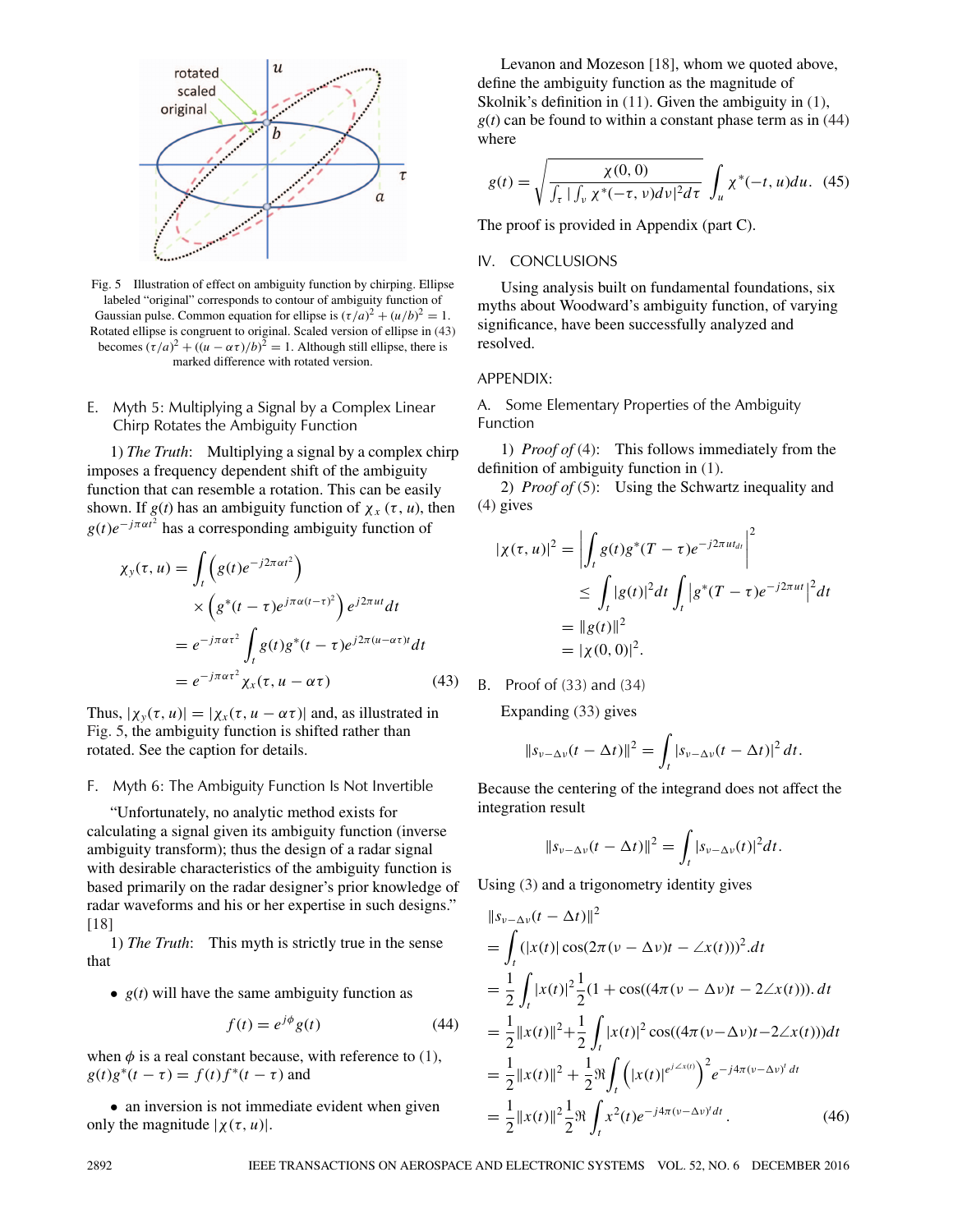Because  $g(t)$  is bandlimitied with bandwidth *B* as defined in (2), we are assured that

$$
\int_{t} x^{2}(t)e^{-j2\pi ut}dt = 0 \text{ for } |u| > 2B.
$$
 (47)

It follows that the integral in (46) has the property that

$$
\int_t x^2(t)e^{-j4\pi(\nu-\Delta\nu)^t}dt=0 \text{ for } |\nu-\Delta\nu| > B.
$$

Note that the condition  $|v - \Delta v| > B$  is identical to the criterion in (32) and that, because the second term in (46) is zero, we have proven (33).

The proof of (34) follows the same steps.

#### C. Proof of the Ambiguity Function Inverse in (45)

For a fixed  $\tau$ , the ambiguity function in (1) is a simple one-dimensional Fourier transform that can be inverted as

$$
g(t)g^*(t-\tau) = \int_{-\infty}^{\infty} \chi(\tau, u)e^{j2\pi ut} du.
$$
 (48)

Setting  $t = 0$ , and conjugating gives

$$
g^*(0)g(-\tau) = \int_{-\infty}^{\infty} \chi^*(\tau, u) du
$$

or

$$
g(\tau) = \frac{\int_{-\infty}^{\infty} \chi^*(-\tau, u) du}{g^*(0)}.
$$
 (49)

Given  $\chi(\tau, u)$ , it is therefore possible to regain  $g(t)$  to within a multiplicative  $g^*(0)^5$ . We now show we can evaluate  $g^*(0)$  to within a constant phase term  $e^{j\alpha}$ .

Equation (49) can be interpreted as

$$
h(\tau) := Cg(\tau) = \int_{-\infty}^{\infty} \chi^*(-\tau, u) du \tag{50}
$$

where  $h(\cdot)$  and  $\chi(\tau, u)$  are known and  $C \neq 0$  is an unknown constant. (For our derivation,  $C = g^*(0)$  but this is not important for the analysis to follow.) From the definition of the ambiguity function in (1), it follows that

$$
\chi(0,0)=E_g
$$

where a signal's energy is

$$
E_g = \int_{-\infty}^{\infty} |g(t)|^2 dt.
$$

Because  $\chi$  is known, so is  $\chi(0, 0) = E_g$ . From (50),

$$
\int_{-\infty}^{\infty} |h(t)|^2 dt = |C|^2 \int_{-\infty}^{\infty} |g(t)|^2 dt
$$

or equivalently,

$$
E_h = |C|^2 E_g = |C|^2 \chi(0, 0).
$$

Because  $h(t)$  is known, so is  $E_h$ , and we conclude the unknown scaling constant is

$$
|C|^2 = \frac{E_h}{\chi(0,0)}.
$$

Thus, for  $\phi$  an arbitrary real constant

$$
C = e^{j\phi} \sqrt{\frac{E_h}{\chi(0,0)}}.
$$
 (51)

Then

$$
g(t) = \sqrt{\frac{\chi(0,0)}{E_h}} \int_{u=-\infty}^{\infty} \chi^*(-t,u) du.
$$

The inversion in (45) then follows from (49) and (51) for  $C = g^*(0)$ . A similar analysis can be applied to the inversion of the other of ambiguity function definitions  $\chi_m(\tau, u)$ ,  $m = 1, 2, 3, 4, 5$ .

**REFERENCES** 

- [1] Abramovich, Y., and Frazer, G. J. Bounds on the volume and height distributions for the MIMO radar ambiguity function. *IEEE Signal Processing Letters*, **15** (2008), 505–508.
- [2] Altes, R. A., Detection estimation, and classification with spectrograms. *Journal of the Acoustical Society of America*, **67**, 4 (Apr. 1980), 1232–1246.
- [3] Antonio, G. S., Fuhrmann, D. R., and Robey, F. C. MIMO radar ambiguity functions. *IEEE Journal of Selected Topics in Signal Processing*, **1**, 1 (2007), 167–177.
- [4] Barbarossa, S., and Petrone, V. Analysis of polynomial-phase signals by the integrated generalized ambiguity function. *IEEE Transactions on Signal Processing*, **45**, 2 (1997), 316–327.
- [5] Barbarossa, S., Scaglione, A., and Giannakis, G. B. Product high-order ambiguity function for multicomponent polynomial-phase signal modeling. *IEEE Transactions on Signal Processing*, **46**, 3 (1998), 691–708.
- [6] Bartelt, H., Ojeda-Castañeda, J., and Sicre, E. E. Misfocus tolerance seen by simple inspection of the ambiguity function. *Applied Optics*, **23**, 16 (1984), 2693–2696.
- [7] Bastiaans, M. J. Wigner distribution function display: a supplement to ambiguity function display using a single 1-D input. *Applied Optics*, **19**, 2 (1980), 192.
- [8] Colone, F., Woodbridge, K., Guo, H., Mason, D., and Baker, C. J. Ambiguity function analysis of wireless LAN transmissions for passive radar. *IEEE Transactions on Aerospace and Electronic Systems*, **47**, 1 (2011), 240–264.
- [9] Drumheller, D. M., and Ricker, D. W. Receiver-transmitter optimization for detection in doubly spread channels. *Journal of the Acoustical Society of America*, **89**, 4(Pt. 1) (Apr. 1991), 1714–1723.
- [10] Eustice, D., Baylis, C., and Marks, II, R. J. Woodward's ambiguity function: From foundations to applications.

 $55E$ quation (49) can be interpreted as a scaled projection of the ambiguity function onto  $\tau$ . The procedure does not work if  $g(0) = 0$ . The expression in (48), though, can be evaluated at other values of  $t$ . For example, if  $t =$ 1, (48) becomes  $g(1)g^*(1-\tau)$  from which we can find  $g(t)$  to within a proportionality constant. Alternately, the projection of the ambiguity onto *u* gives the Fourier transform of *g* scaled by  $G(0) = \int_{t} g(t) dt$  [10].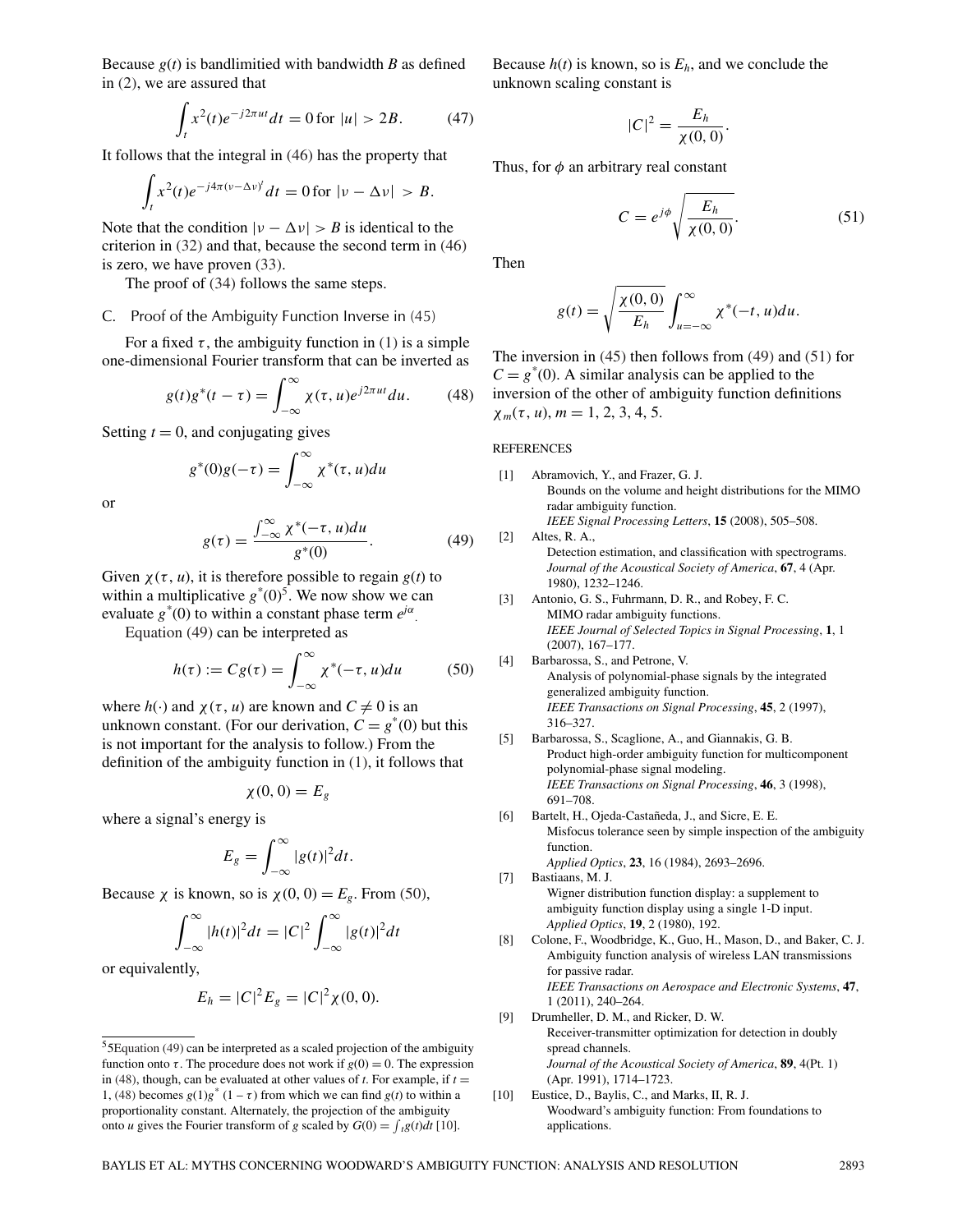In *2015 IEEE Texas Symposium on Wireless and Microwave Circuits and Systems (WMCS)*, Waco, TX, Apr. 23–24, 2015,  $1 - 17$ 

- [11] Fellows, M., Baylis, C., Cohen, L., and Marks, II, R. J. Calculation of the radar ambiguity function from time-domain measurement data for real-time, amplifier-in-the-loop waveform optimization. In *2013 82nd ARFTG Microwave Measurement Conference*, Ohio State University, Columbus, OH, 2013, 1–5.
- [12] Fellows, M., Barlow, J., Barkate, J., Mosley, M., Flachsbart, M., Baylis, C., Cohen, L., and Marks, II, R. J. Measurement-based radar waveform optimization using the ambiguity function and spectral mask. In *2014 Texas Symposium on Wireless and Microwave Circuits and Systems (WMCS)*, Waco, TX, April 3–4, 2014, 1–4.
- [13] Glisson, T. H., Black, C. I., and Sage, A. P. On sonar signal analysis. *IEEE Transactions on Aerospace and Electronic Systems*, **6**, 2 (Jan. 1970), 37–49.
- [14] Guigay, J.-P. The ambiguity function in diffraction and isoplanatic imaging by partially coherent beams. *Optics Communications*, **26**, 2 (1978), 136–138.
- [15] Hwang, J. N., Chan, C. H., Marks, II, R. J. Frequency selective surface design based on iterative inversion of neural networks. In *Proceedings of the International Joint Conference on Neural Networks*, San Diego, CA, Jun. 17–21 1990, I39–I44.
- [16] Lacomme, P., Marchais, J. C., Hardange, J. P., and Normant, E. *Air and Spaceborne Radar Systems: An Introduction*. Norwich, NY: William Andrew, 2007.
- [17] Levanon, N., and Freedman, A. Periodic ambiguity function of CW signals with perfect periodic autocorrelation. *IEEE Transactions on Aerospace and Electronic Systems*, **28**, 2 (1992), 387–395.
- [18] Levanon, N., and Mozeson, E. *Radar Signals*. Hoboken, NJ: John Wiley & Sons, 2004. [19] Ma, N., and Goh, J. T.
- Ambiguity-function-based techniques to estimate DOA of broadband chirp signals. *IEEE Transactions on Signal Processing*, **54**, 5 (2006), 1826–1839.
- [20] Marks, II, R. J., Walkup, J. F., and Hagler, M. O. Ambiguity function display: An improved coherent processor. *Applied Optics*, **16** (1997),746–750. [21] Marks, II, R. J., and Hall, M. W.

Ambiguity function display using a single one-dimensional input. *Applied Optics*, **18** (1979), 2539–2540.

- [22] Marks, II, R. J. *Handbook of Fourier Analysis & Its Applications.* London: Oxford University Press, 2009. [23] Ojeda-Castañeda, J., Berriel-Valdos, L. R., and Montes, E. Ambiguity function as a design tool for high focal depth. *Applied Optics*, **27**, 4 (1988), 790–795. [24] Papoulis, A. Ambiguity function in Fourier optics. *Journal of the Acoustical Society of America* **64**, no. 6 (1974): 779–788. [25] Ricker, D. W. The Doppler sensitivity of large TW phase modulated waveforms. *IEEE Transactions on Signal Processing*, **40**, 10 (Oct. 1992), 2406–2413. [26] Saini, R., and Cherniakov, M. DTV signal ambiguity function analysis for radar application. In *IEE Proceedings Radar, Sonar and Navigation*, **152**, 3 (1956), 133–142. [27] Skolnik, M. I. *Introduction to Radar Systems*. 2nd ed. New York: McGraw-Hill, 1981.
- [28] Stein, S. Algorithms for ambiguity function processing. *IEEE Transactions on Acoustics, Speech and Signal Processing*, **29**, 3 (1981), 588–599.
- [29] Swick, D. A. An ambiguity function independent of assumptions about bandwidth and carrier frequency. No. NRL-6471. Naval Research Laboratory, Washington DC, 1966.
- [30] Tu, J., and Tamura, S. Wave field determination using tomography of the ambiguity function. *Physical Review E*, **55**, 2 (1997), 2010. [31] Wang, C. P.
- Standardization of the definition of the radar ambiguity function. *IEEE Transactions on Aerospace and Electronic Systems*, **4** (1974), 532–533. [32] Weiss, L. G. Wavelets and wideband correlation processing. *IEEE Signal Processing Magazine*, **11**, 1 (1994), 13–32. [33] Woodward, P. M.
- *Probability, Information Theory and Radar*. Oxford: Pergamon, 1953. [34] Woodward, P. M.
	- *Probability and Information Theory with Applications to Radar*, 2nd ed. London: Pergamon, 1964
- [35] Philip Mayne Woodward, Radar ambiguity analysis. No. RRE-TN-731. Royal Radar Establishment Malvern (United Kingdom), 1967.



**Charles Baylis** (S'03—M'08) is an associate professor in the Department of Electrical and Computer Engineering at Baylor University, where he directs the Wireless and Microwave Circuits and Systems (WMCS) Program. Dr. Baylis received the B.S., M.S., and Ph.D. degrees in electrical engineering from the University of South Florida in 2002, 2004, and 2007, respectively. His research focuses on spectrum issues in radar and communication systems, and has been sponsored by the National Science Foundation, the Naval Research Laboratory. He has focused his work on the application of microwave circuit technology and measurements, combined with intelligent optimization algorithms, to creating reconfigurable transmitters. He serves as the general chair of the annual Texas Symposium on Wireless and Microwave Circuits and Systems.